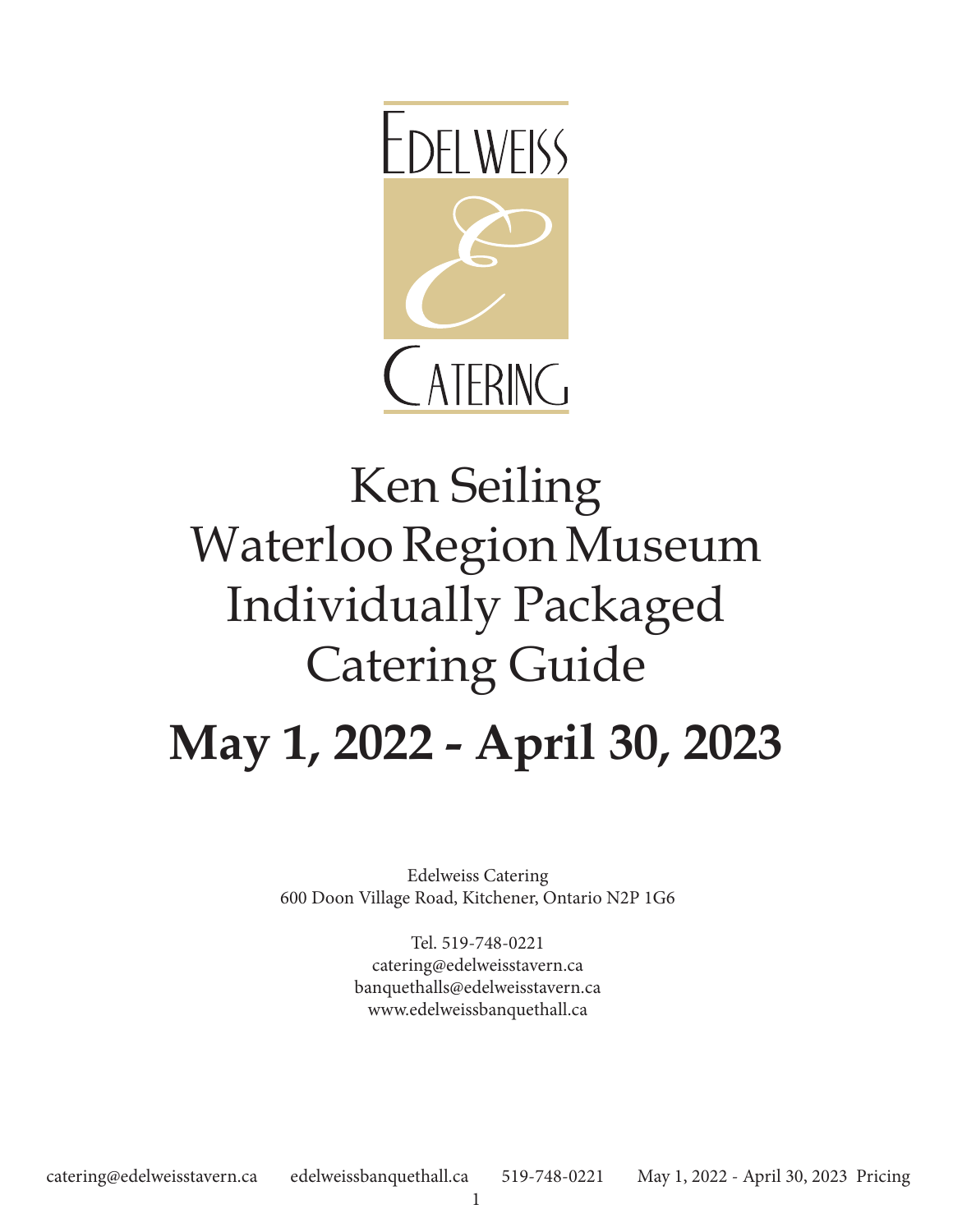# **Edelweiss Individually** PACKAGED CATERING

## **AA-LLa-Carte Items**

*All A-La-Carte items are individually wrapped and a minimum of 10 must be ordered.*

Cookies \$1.25 each + HST Brownies or Squares \$2.85 each + HST Bagels - with cream cheese & jam on side\$2.50 each +HST Muffins - with butter \$2.25 each + HST Tarts - Butter, Pecan, Coconut, Raspberry \$2.25 each+ HST Banana Bread Slices - individually wrapped slices \$2.25 each+ HST

## **Beverages**

Bottled Juice \$2.25 + HST Canned Pop \$1.25 + HST Coffee \$2.25 +HST

## **Salads**

Garden Side Salad \$6.50 +HST Caesar Side Salad \$8.50 +HST Greek Side Salad \$8.50 +HST Coleslaw 4oz \$2.50 +HST Sweet Onion Macaroni Pasta Salad 4oz \$3.00 + HST

## **Cups**

Fruit Cup  $$4.00+$ HST Veg & Dip Cup \$3.50 +HST

#### **Ordering**

Minimum order for all catering jobs is \$75.00 per order before taxes and delivery. Orders and changes to orders must be made 2 business days prior to the job date and time. If orders or changes are needed less than 2 business days in advance, please EMAIL AND CALL 519-748-0221 and ask to speak to the catering department. We will try and make accomodations at that time and additional fees may apply.

#### **Allergies**

Allergies can be accomodated if ordered in advance. Additional fees may apply.

#### **Paper or China Service**

Paper service is included in all orders. China service is available at an additional cost dependant on what is required.

#### **Servers**

Servers for your event are vailable for an additional fee.

#### **Delivery**

All orders are subject to delivery fees. Orders in Kitchener are \$15.00+hst. Orders in Waterloo or Cambridge are \$20.00+hst per order. If we need to return to pick up equipment an addtional delivery fee will be charged.

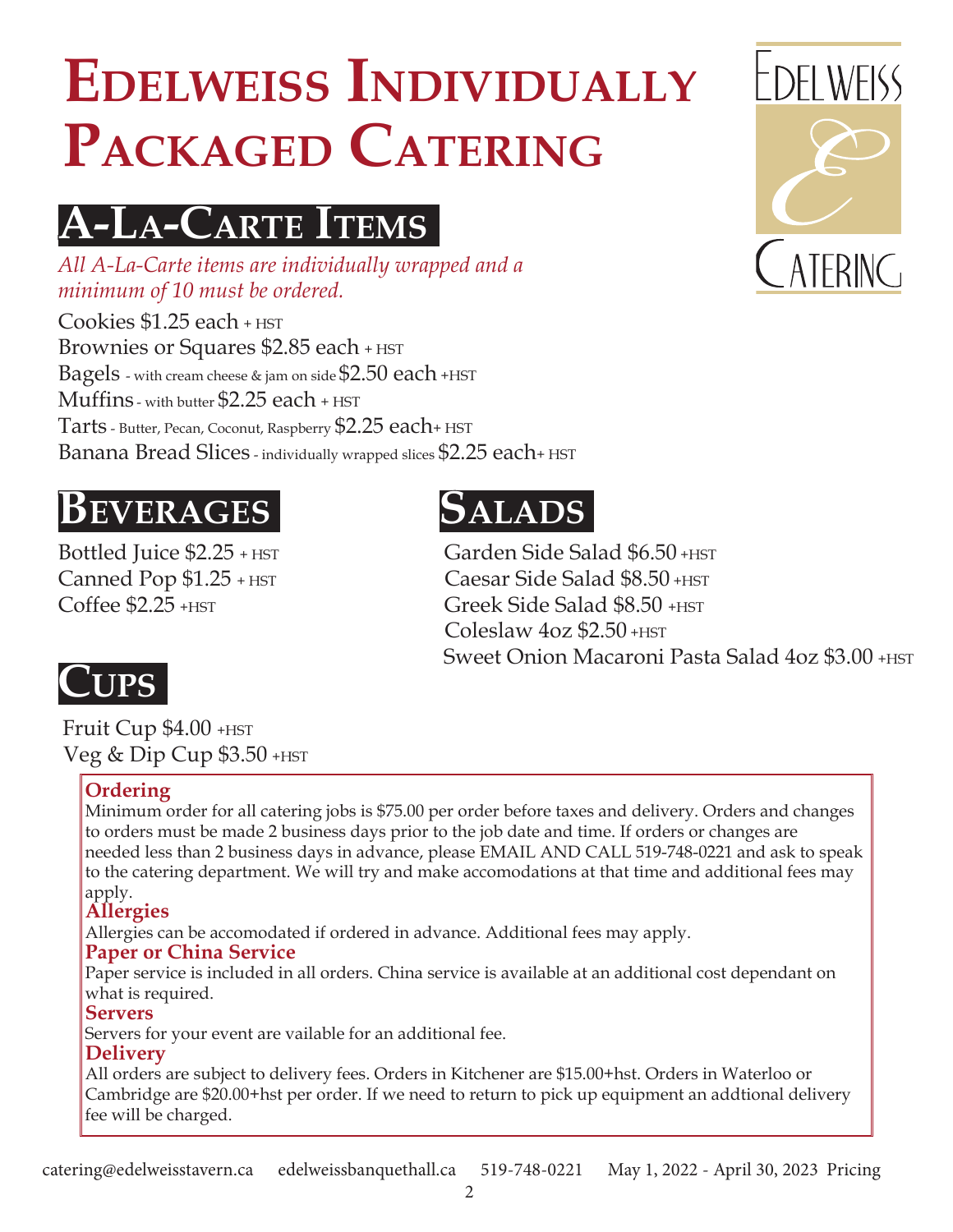# **Sandwiches and Wraps Individually Packaged**

All sandwiches and wraps are individually wrapped and labelled.



Includes a variety of the following, served on an assortment of Bagnat Buns:

**\*Vegetarian options provided only upon request\***

**Black Forest Ham** - Swiss cheese, honey mustard and lettuce

**Roast Beef** - Havarti cheese, horseradish mayo and lettuce

**Roasted Turkey** - Cheddar cheese, pesto mayo and lettuce

**Salami** - Cheddar cheese, dill pickles, dijon mustard and lettuce

**\*Vegetable & Hummus** - Avocado, jalapeno Havarti cheese and veggies - **Only upon request**

## **ABSORTED EXECUTIVE SANDWICHES** \$10.75 per sandwich +HST

Includes a variety of the following:

**\*Vegetarian options provided only upon request\***

**Grilled Chicken Ciabatta** - Pesto mayo, Swiss cheese and roasted red pepper **Ham & Cheese Ciabatta** - Dijon mayo, jalapeno Havarti cheese and pickle

**Cranberry Turkey Ciabatta** - Cranberry mayo and brie cheese

**\*Vegetarian Ciabatta** - Hummus, avocado, jalapeno Havarti cheese and veggies - **Only upon request**

## $\boldsymbol{\mathrm{A}}$ ssorted Tortilla Wraps

Includes a variety of the following:

**\*Vegetarian options provided only upon request\***

**BBQ Steak** - Beef, mixed bell peppers, white onion, BBQ sauce, lettuce and mixed cheese **Chicken Caesar** - Chicken, bacon, parmesan, Caesar dressing, lettuce and mixed cheese

**Buffalo Chicken** - Buffalo chicken, bacon, ranch, tomatoes, green onion, lettuce and mixed cheese

**Roasted Turkey Wrap** - Turkey, tomatoes, cajun spice, mayo, lettuce and mixed cheese

**\*Vegetable & Hummus** - Tomato, cucumber, sprouts(when available ), peppers, red onion, hummus, lettuce and mixed cheese - **Only upon request**

*See ordering, allergy, paper/china and delivery information on pages 2*

catering@edelweisstavern.ca edelweissbanquethall.ca 519-748-0221 May 1, 2022 - April 30, 2023 Pricing

**FRINC** 

 $$9.50$  per sandwich  $_{\text{HST}}$ 

 $$11.00$  per wrap  $_{\text{HST}}$